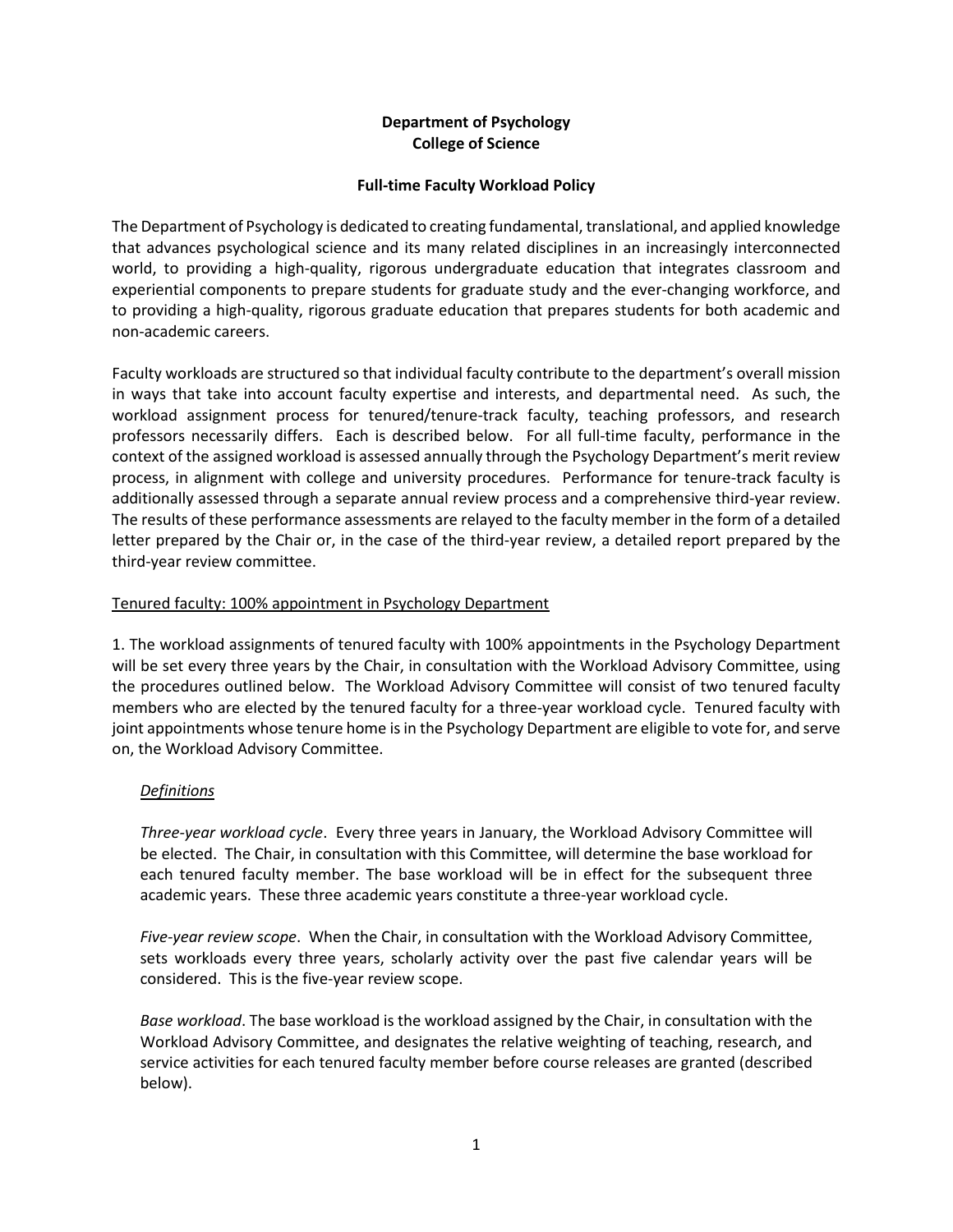2. The next election of the Workload Advisory Committee will be in the first January following final approval of this policy. The Committee will set the base workloads for tenured faculty as soon as feasible after the Committee members are elected. The resulting workload will be in force beginning in the fall of the next academic year and, absent a successful appeal, will remain in force for three academic years. This general timeline will be followed for subsequent cycles.

3. In January of the specified year, all tenured faculty will submit a report of their scholarly activities during the preceding five calendar years (the five-year review scope).

4. The amount of scholarly activity in the five-year review scope is represented by assigning points for the following published, scholarly works: Chapters, edited books, books, and refereed articles. Refereed articles that are *in press* may be included at the faculty member's discretion, but a given article must be assigned to a specific year; it cannot be double-counted. In addition, faculty members will receive a point value for each year in the five-year review scope in which they are awarded, through Northeastern University, a specified dollar threshold in external direct grant funds. Fellowships that are awarded to faculty members will be considered as grants if they are awarded to support proposed scholarly activity. Points will not be awarded for any other activities.

5. Based on a faculty member's scholarly activity (the number of points that a faculty member has accumulated over the five-year review scope), one of three workloads will be assigned: a research-active workload, a semi-research-active workload, or non-research-active workload.

6. The point values to be awarded for each type of scholarly work (e.g., refereed articles, chapters); the number of dollars required to reach the dollar threshold in external, direct grant funds; the point value to be awarded for reaching this threshold; and the point total required for each of the three workload levels (research-active, semi-research-active, and non-research-active) must be approved by the tenured faculty, as follows. In January of the year the Workload Advisory Committee is elected, the Chair, in consultation with the Workload Advisory Committee, will make a recommendation on the point scheme to be used for the next review cycle. This recommendation will be presented to the tenured faculty who may amend the recommendation, but then must approve it by majority vote. This point scheme will be used to determine workloads at the next evaluation, in three years.

7. The three workloads (research-active, semi-research-active, and non-research-active) correspond to the following breakdowns of research, teaching, and service responsibilities. For the purpose of assigning workloads, teaching is defined as teaching formal undergraduate or graduate courses, with the expectation that faculty will also mentor undergraduate and graduate students as appropriate to their level of research activity; research is defined as engaging in scholarly activity that includes fundamental, translational, and applied research; and service is defined as being both service within the university (e.g., serving on departmental and college committees, participating in search committees) and within the profession (e.g., serving as an officer of a professional society, serving on editorial boards and grant review panels), with all faculty expected to engage in some service activities within the university. The breakdowns are based on a full workload (100% time) of six units (each 1/6 time), with each course counting as one unit.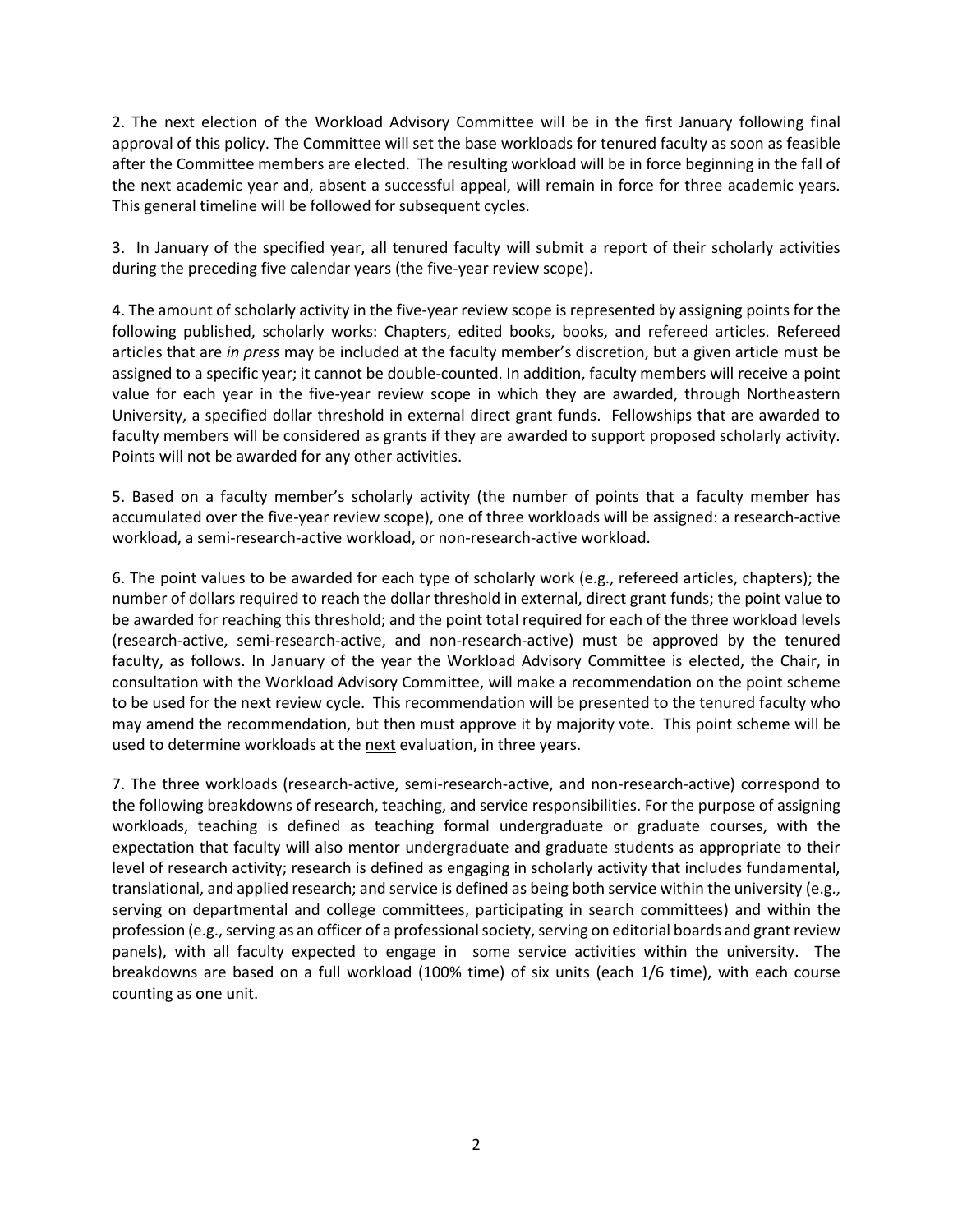|                                | Research-active workload: |                       |  |  |
|--------------------------------|---------------------------|-----------------------|--|--|
|                                | Teaching                  | 3.0 units (3 courses) |  |  |
|                                | Research                  | 2.5 units             |  |  |
|                                | Service                   | 0.5 units             |  |  |
|                                | Total                     | 6.0 units             |  |  |
| Semi-research-active workload: |                           |                       |  |  |
|                                | Teaching                  | 4.0 units (4 courses) |  |  |
|                                | Research                  | 1.5 units             |  |  |
|                                | Service                   | 0.5 units             |  |  |
|                                | Total                     | 6.0 units             |  |  |
| Non-research-active workload:  |                           |                       |  |  |
|                                | Teaching                  | 5.0 units (5 courses) |  |  |
|                                | Research or Service       | 0.5 units             |  |  |
|                                | Service                   | 0.5 units             |  |  |
|                                | Total                     | 6.0 units             |  |  |
|                                |                           |                       |  |  |

8. Faculty hired with tenure will be assigned a research-active workload, and will be evaluated in the first three-year review cycle after their arrival. This evaluation will take into account the faculty member's scholarly accomplishments for the previous five years, regardless of where this work was conducted.

9. Faculty will be given their workload assignments in written form by the Chair.

10. Appeals will be considered by the Chair, in consultation with the Workload Advisory Committee, for each year of the three-year review cycle. For the first year, faculty members must file a written appeal with the Chair within two weeks of the original notification of the workload assignment. For subsequent years, the written appeal must be filed with the Chair by January 20<sup>th</sup>. The Chair must respond within two weeks of the filing of the appeal. Any changes in workload that result from a successful appeal will be implemented in the following fall semester.

11. The Chair may grant a course release from the base workload of a tenured faculty member in any given year for the following reasons, with the proviso that, barring exceptional circumstances, each faculty member will teach at least one course per academic year:

- a. Course release is granted for major service or teaching responsibilities that go beyond the normal expectations in these domains. Such responsibilities may include, but are not limited to: Serving as Director of Undergraduate Studies, serving as Director of Graduate Studies, serving as Director of a university Program or Center, serving as an Editor of a major professional journal, or leading a major teaching initiative.
- b. Course release is granted to comply with negotiated hiring and retention packages.
- c. Course release is granted as a result of a course buyout from external funding agencies.
- d. Course release is granted as a consequence of participation in a college/university initiative that includes a course release as part of the activity.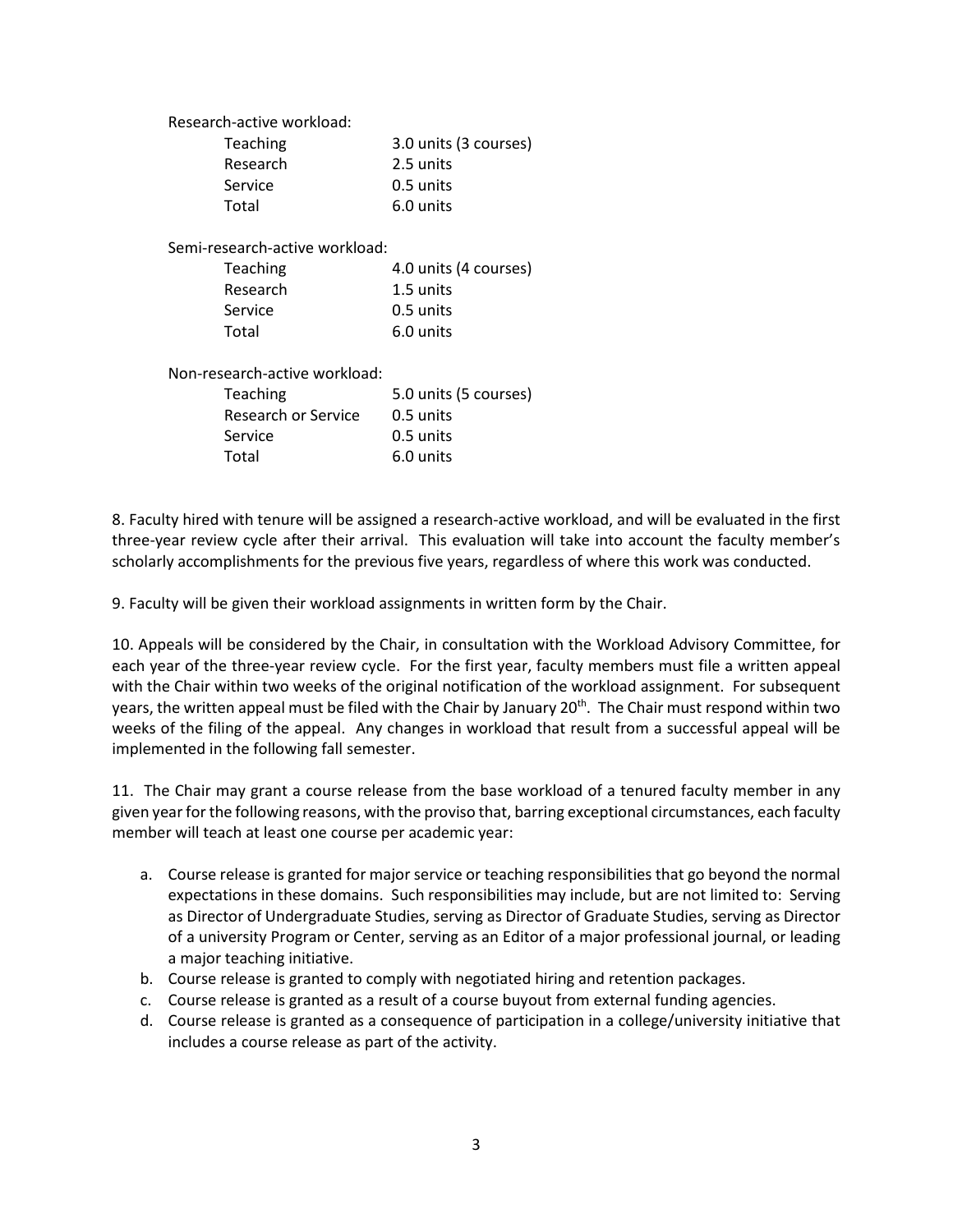12. In any given year, the Chair will assign reduced teaching and/or service responsibilities in accordance with university policies concerning family leaves, maternity/adoption leaves, medical leaves, and other special cases.

## Tenure-track faculty: 100% appointment in Psychology Department

1. Tenure-track faculty will be assigned a research-active workload (as defined above) and will remain at this workload until the first three-year review cycle after they have been tenured. Faculty who do not receive tenure will remain at their current load for their terminal year.

2. The Chair may grant a course release from the base workload of a tenure-track faculty member in any given year for the following reasons, with the proviso that, barring exceptional circumstances, each faculty member will teach at least one course per academic year:

- a. Course release is granted for major service or teaching responsibilities that go beyond the normal expectations in these domains for a tenure-track faculty member.
- b. Course release is granted to comply with negotiated hiring and retention packages.
- c. Course release is granted as a result of a course buyout from external funding agencies.
- d. Course release is granted as a consequence of participation in a college/university initiative that includes a course release as part of the activity.

3. In any given year, the Chair will assign reduced teaching and/or service responsibilities in accordance with university policies concerning family leaves, maternity/adoption leaves, medical leaves, and other special cases.

# Tenured/tenure-track faculty: Joint appointment in Psychology Department

1. For faculty with a joint appointment whose tenure home is in Psychology, the procedures outlined above will be followed to determine the relative weighting of teaching, research, and service for the portion of the appointment in Psychology. The Chair will confer with the Chair(s) of the other unit(s) comprising the joint appointment to determine the full workload assignment in terms of teaching, research, and service, and how teaching and service will be split across units. In some cases, teaching and/or service responsibilities may be rotated across academic years to ensure that, overall, the activities are in proportion to the percentage split of the joint appointment.

2. For faculty with a joint appointment whose tenure home is not in Psychology, the home tenure unit will guide the process of workload assignment, with input from the Chair of the Psychology Department. The Chair of the Psychology Department will work to ensure that the full workload assignment in terms of teaching, research, and service, with teaching and service responsibilities in some cases rotated across years, reflects both the research productivity of the faculty member and the percentage split of the joint appointment.

# Non-tenure-track faculty: Teaching Professors

1. The workload assignments of Teaching Professors will be set every year using the procedures outlined below. The workload will consist of a combination of teaching and service, and will be based on a full workload (100% time) of six units (each 1/6 time), with each course counting as one unit. There is no expectation of, or provision for, a research component in the assigned workload.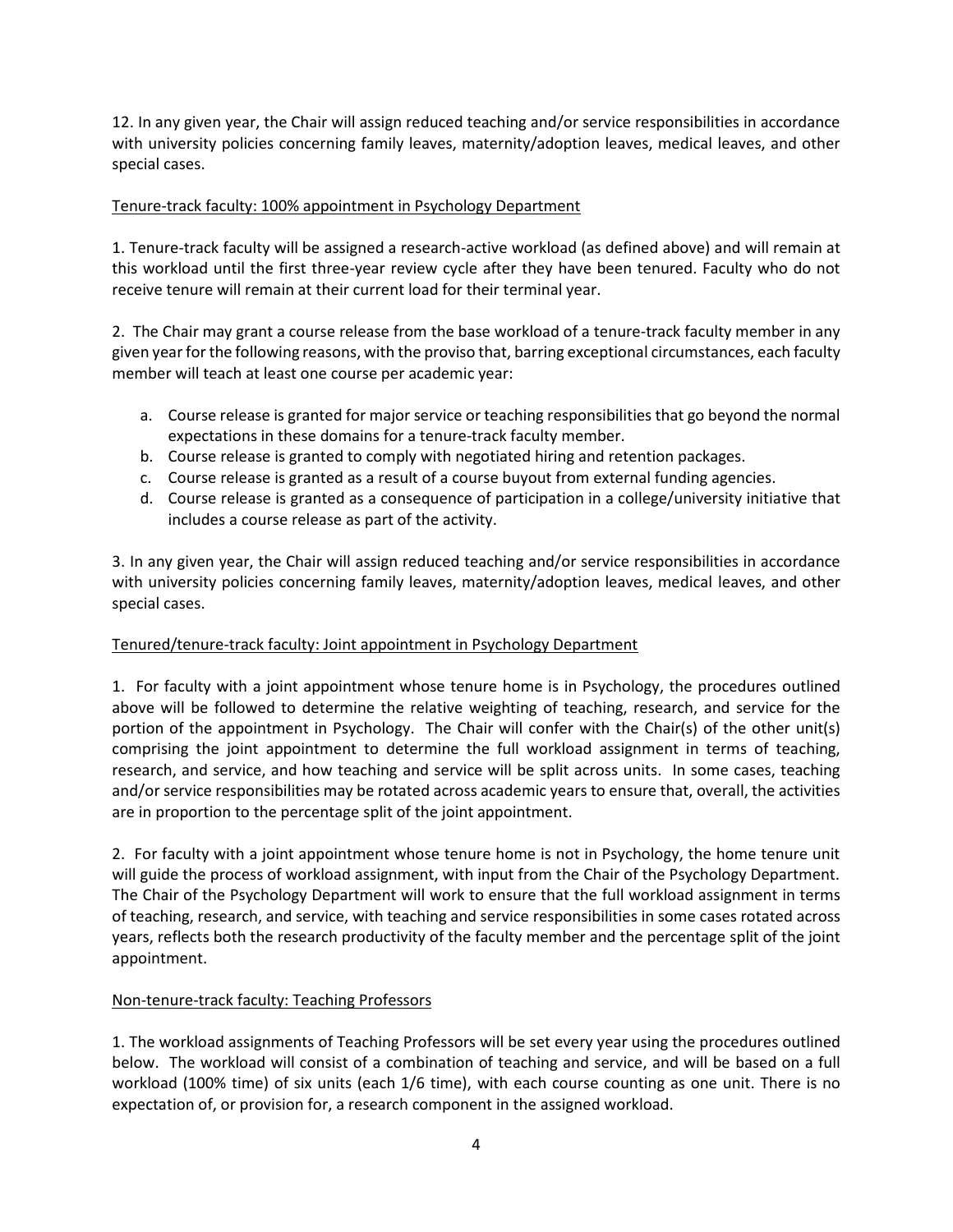2. In January of each year, the Chair, in consultation with the Teaching Professor and the Director of Undergraduate Studies, will determine the number of courses to be taught in the next academic year, with the remaining units assigned to designated service activities. The number of courses may range from two to six per academic year. The service expectation for those who teach six courses is minimal. Examples of service responsibilities for those who are assigned fewer than six courses include: Serving as Head Advisor or Associate Head Advisor; serving as Associate Director of Undergraduate Studies; serving on the Undergraduate Committee; serving as a faculty advisor; serving as a liaison/advisor for one or more of the department's combined majors or undergraduate special programs; serving as advisor for the undergraduate Psychology Club; serving as advisor for the Psi Chi honors society; organizing/participating in admissions events and orientation sessions; participating in curricula development; shepherding new courses/curricula through the university's review process; and serving on college/university committees.

3. The five teaching/service breakdowns are as follows:

| Six-course workload:   |                       |         |  |  |
|------------------------|-----------------------|---------|--|--|
|                        | Teaching              | 6 units |  |  |
|                        | Service               | minimal |  |  |
|                        | Total                 | 6 units |  |  |
|                        |                       |         |  |  |
|                        | Five-course workload: |         |  |  |
|                        | Teaching              | 5 units |  |  |
|                        | Service               | 1 unit  |  |  |
|                        | Total                 | 6 units |  |  |
|                        |                       |         |  |  |
| Four-course workload:  |                       |         |  |  |
|                        | Teaching              | 4 units |  |  |
|                        | Service               | 2 units |  |  |
|                        | Total                 | 6 units |  |  |
| Three-course workload: |                       |         |  |  |
|                        | Teaching              | 3 units |  |  |
|                        | Service               | 3 units |  |  |
|                        | Total                 | 6 units |  |  |
|                        |                       |         |  |  |
| Two-course workload:   |                       |         |  |  |
|                        | Teaching              | 2 units |  |  |
|                        | Service               | 4 units |  |  |
|                        | Total                 | 6 units |  |  |
|                        |                       |         |  |  |

4. Teaching Professors will be given their workload assignments in written form. This summary will be written by the Chair, and will consist of the number of assigned courses and a delineation of the service activities to be undertaken in the coming academic year.

5. Appeals will be considered by the Chair, in consultation with the Director of Undergraduate Studies, for each year. A written appeal must be filed with the Chair within two weeks of the original notification of the workload assignment. The Chair must respond within two weeks of the filing of the appeal. Any changes in workload that result from a successful appeal will be in effect the following fall semester.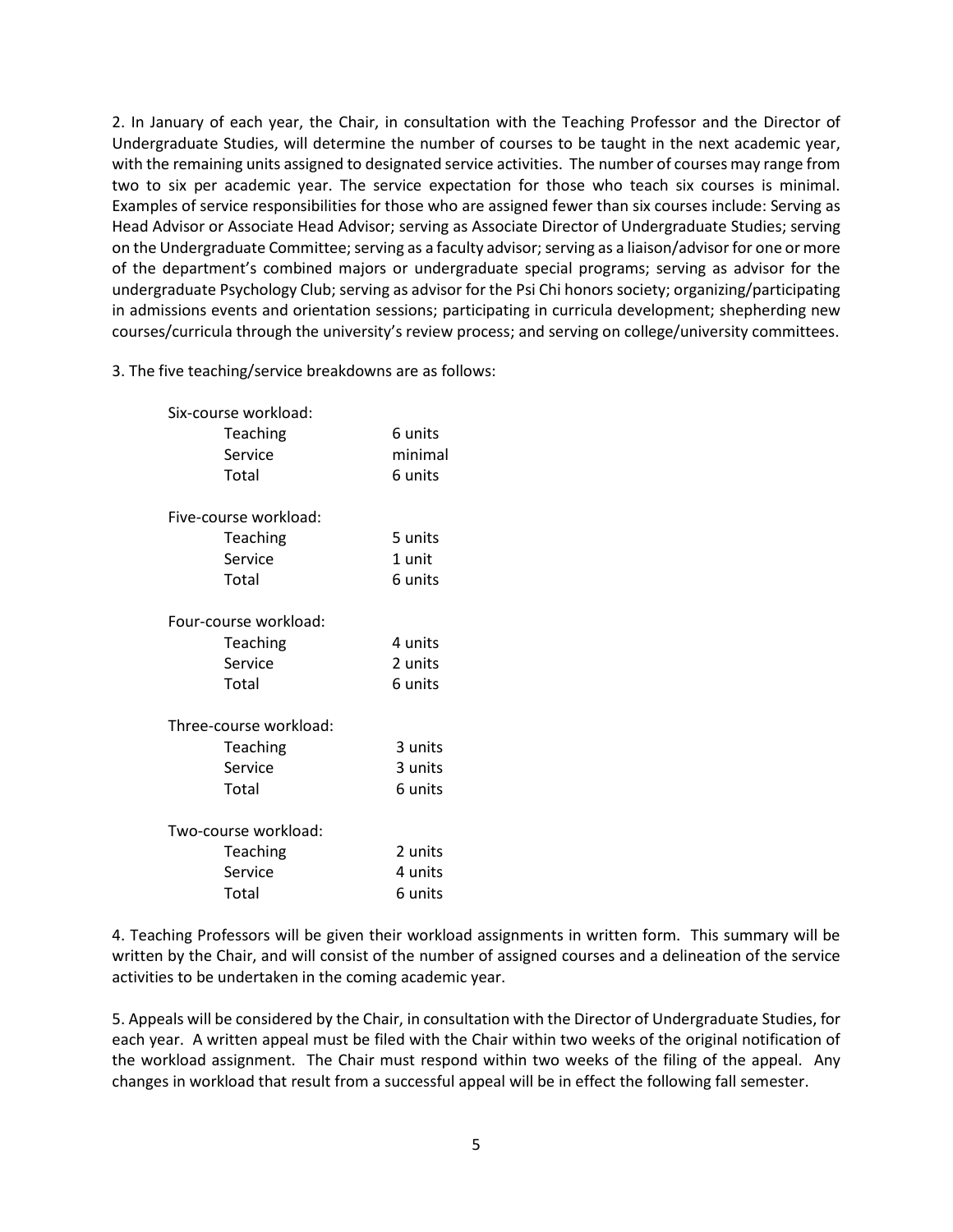6. In any given year, the Chair will assign reduced teaching and/or service responsibilities in accordance with university policies concerning family leaves, maternity/adoption leaves, medical leaves, and other special cases.

### Non-tenure-track faculty: Research Professors

1. Research Professors are expected to devote 100% time to research activities. There are minimal service requirements.

#### Workload Policy Accessibility and Review

1. The department's full-time faculty workload policy will be distributed annually to all full-time faculty in the department and will be available on request from the department's Administrative Officer. The policy will also be provided to the College of Science Dean's Office and to the Provost's Office, to be made available to all full-time faculty in the university.

2. On request to the Chair, the workload assignments of individual full-time faculty within the department will be provided to any full-time faculty member of the department.

3. The department's workload policy will be reviewed annually by the Chair, the Workload Advisory Committee, and the Director of Undergraduate Studies. Any proposed modifications will be brought to the full-time faculty for consideration. If modifications are adopted by majority vote, the modified document will be forwarded to the Dean of the College of Science for approval. Given the Dean's approval, the document will be forwarded to the Provost's Office for approval. Any approved modified policy will take effect as soon as feasible, given the nature of the changes.

### Approval Dates

| Department of Psychology | January 23, 2018 | Date of Next Department Review: January 2019 |
|--------------------------|------------------|----------------------------------------------|
| Dean, College of Science | January 29, 2018 |                                              |
| Provost                  | May 15, 2018     |                                              |